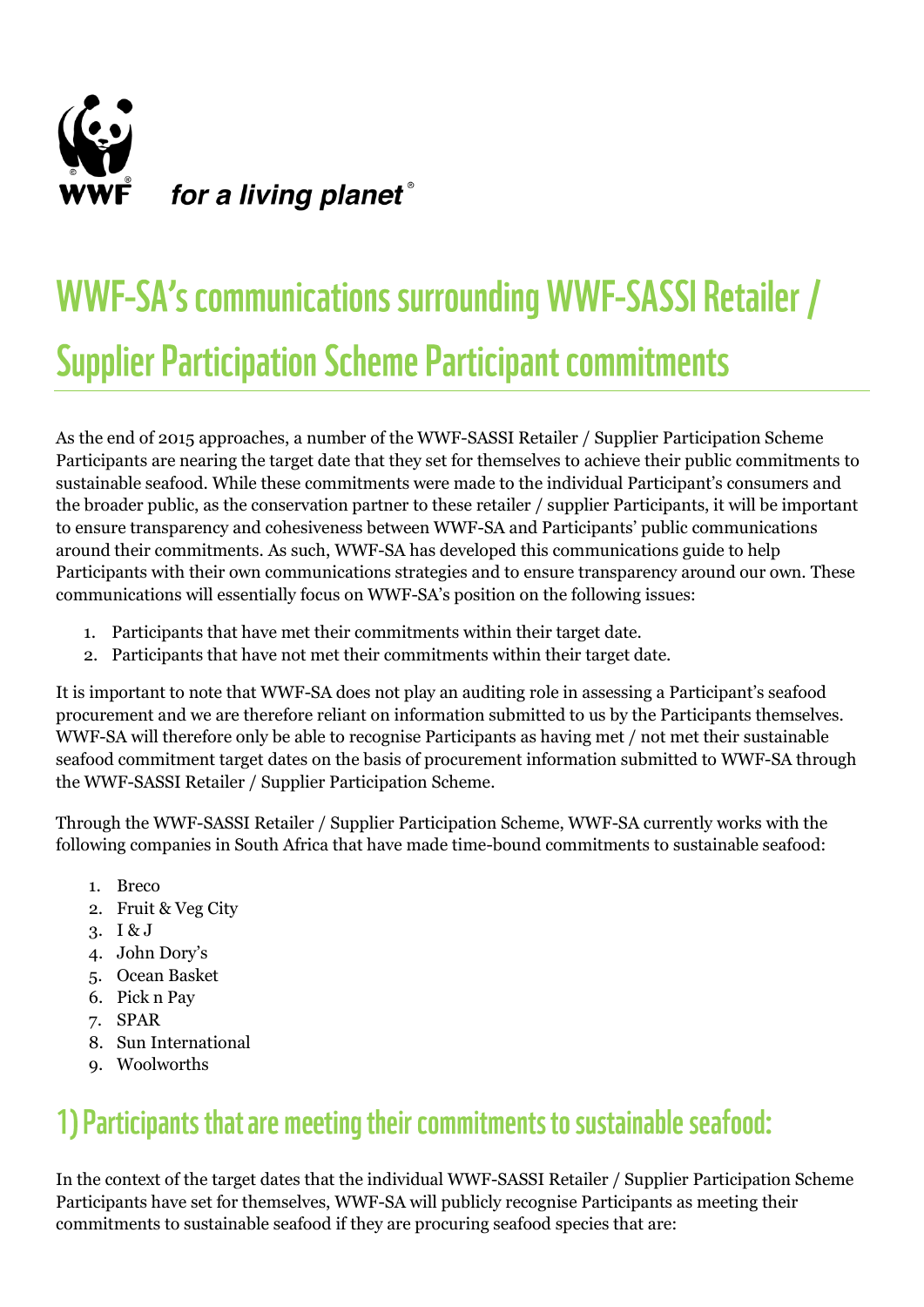1. Sourced from fisheries that are certified by the Marine Stewardship Council (MSC) or farms that are certified by the Aquaculture Stewardship Council (ASC) or equivalent certification, i.e. the species in included in the .

MSC certified fisheries can be found here: [https://www.msc.org/track-a-fishery/fisheries-in-the](https://www.msc.org/track-a-fishery/fisheries-in-the-program/fisheries-by-species)[program/fisheries-by-species.](https://www.msc.org/track-a-fishery/fisheries-in-the-program/fisheries-by-species)

ASC certified farms can be found here[: http://www.asc-](http://www.asc-aqua.org/index.cfm?act=tekst.item&iid=4&iids=204&lng=1)

[aqua.org/index.cfm?act=tekst.item&iid=4&iids=204&lng=1](http://www.asc-aqua.org/index.cfm?act=tekst.item&iid=4&iids=204&lng=1)

The end-product of these species does not need to carry the MSC or ASC ecolabel, but the species must be included in the scope of the certification.

- 2. On the WWF-SASSI Green-list. WWF-SASSI Green-listed species found here: <http://wwfsassi.co.za/sassi-list/>
- 3. Sourced from fisheries or farms that are classified as "Under Improvement". In order for a seafood product to be considered as "Under Improvement", it must either:
	- a. Come from a fishery engaged in a formal Fisheries Improvement Project (FIP) with the goal of the source fishery achieving a level of operation consistent with the MSC standard for sustainable wild-capture fisheries, the credibility of which will be reviewed by WWF-SA.
	- b. Come from a farm engaged in a formal Aquaculture Improvement Project (AIP) with the aim of achieving a level of operation consistent with the ASC standard for responsible aquaculture, the credibility of which will be reviewed by WWF-SA.
	- c. Come from a local fishery/farm engaged in a Fisheries Conservation Project (FCP) led by WWF-SA with the aim of improving a species sustainability status on the WWF-SASSI listing and noted on the WWF-SASSI website here: [http://wwfsassi.co.za/working-to-transform](http://wwfsassi.co.za/working-to-transform-fisheries/)[fisheries/](http://wwfsassi.co.za/working-to-transform-fisheries/)
	- d. Comply with a Participant-specific procurement strategy collaboratively developed by the Participant and WWF-SA which supports the implementation of best available practices within the relevant production sector. These are specific approaches to procuring species for which it is not currently possible to bring an entire sector under improvement. The Participant must therefore adopt specific strategies to ensure that, regardless of the broader sector practices, their own suppliers are implementing best available practices. These strategies will be relevant to the following species groupings: tuna, salmon, prawn and "linefish". WWF-SASSI has developed procurement guidelines for these species groupings and Participant procurement strategies should align with these guidelines. The WWF-SASSI procurement guidelines are available here: [http://wwfsassi.co.za/working-to-transform](http://wwfsassi.co.za/working-to-transform-fisheries/)[fisheries/.](http://wwfsassi.co.za/working-to-transform-fisheries/)

More detailed information on FIPs, AIPs, FCPs and species grouping procurement guidelines can be found in the WWF-SASSI communications around species Under Improvement document that can be downloaded from [http://wwfsassi.co.za/sassi-participants/.](http://wwfsassi.co.za/sassi-participants/)

It is important to note that while Participants may choose to approach their commitments differently, WWF-SA's position is that these commitments relate only to species that appear on the WWF-SASSI listing. These targets therefore exclude species that are currently "Not-assessed" by WWF-SASSI. While WWF-SA has worked with Participants to identify potential environmental sustainability concerns associated with these "Not-assessed" species, until a species is formally adopted onto the WWF-SASSI listing, WWF-SA cannot hold Participants publically accountable to sustainability commitments around these species.

More information on WWF-SASSI's communication to species that are "Not-assessed" can be found in the WWF-SASSI communications around Not-assessed species document that can be downloaded from [http://wwfsassi.co.za/sassi-participants/.](http://wwfsassi.co.za/sassi-participants/)

It is similarly important to note that addressing species-specific procurement through making public sustainable seafood commitments is only one focus area of the WWF-SASSI Retailer / Supplier Participation Scheme. WWF-SA's engagement with Participants also includes work around staff training, product labeling, supply chain transparency and traceability system integrity as well as the Participant's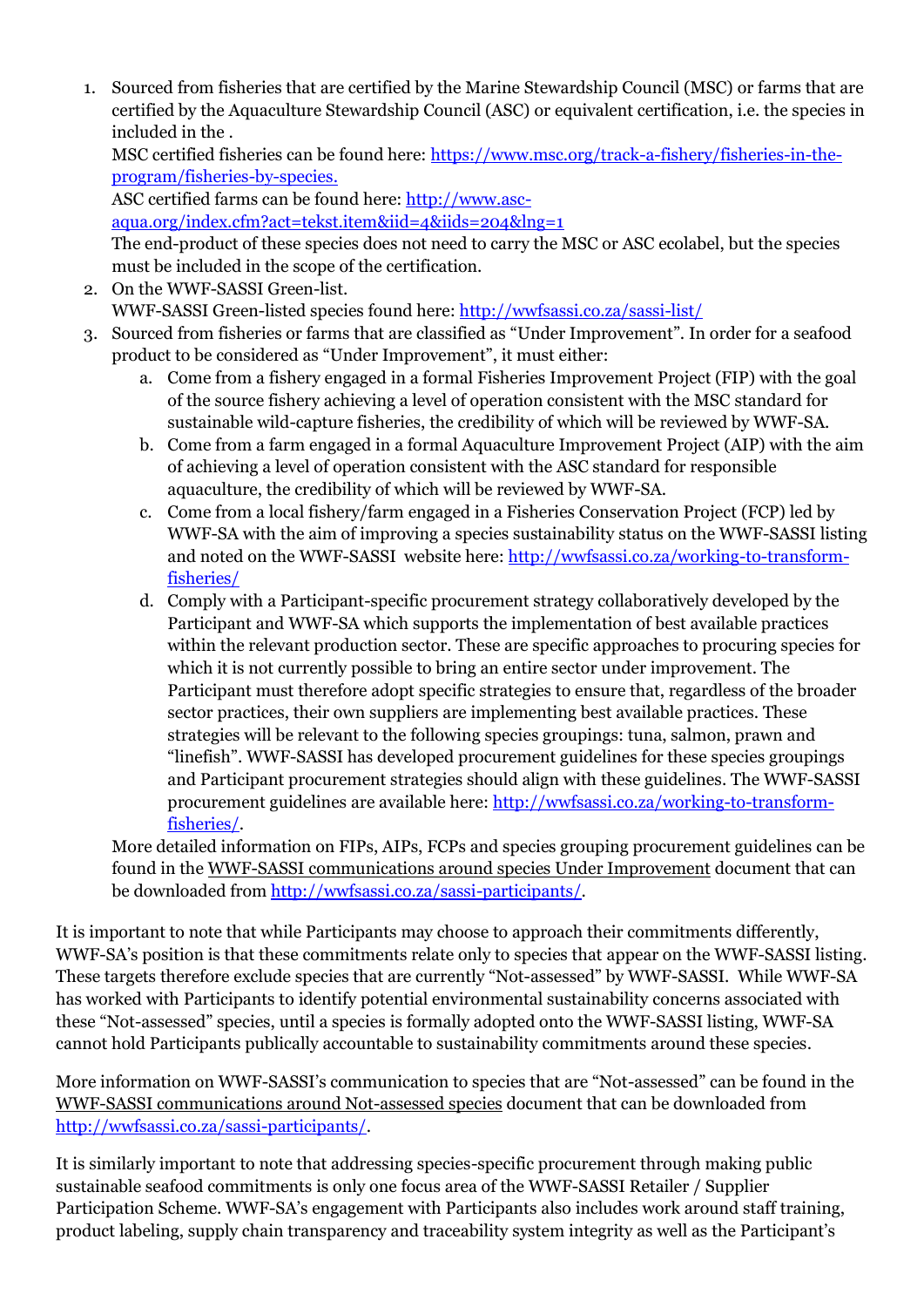direct interactions with source fisheries and farms. Although much of this work is ongoing and will extend past the individual Participant's commitment dates, Participants are encouraged to communicate around each aspect of their work on sustainable seafood on at least an annual basis.

It is equally important to be clear about what communications WWF-SA will and won't support around Participant's commitments. WWF-SA will support statements made by Participant's who have met their commitment target dates that align with the following:

- (Participant) has met our commitments to selling sustainable seafood and is supporting fisheries and farms that are "Under Improvement".
- (Participant) will only sell WWF-SASSI Orange- and Red-listed species if they are from fisheries or farms that are "Under Improvement".
- (Participant) continues to work on any sustainability concerns with species that are currently "Notassessed" by WWF-SASSI.
- (Participant) has implemented systems to ensure that all new seafood products meet our commitments to sustainable seafood.

As the Participants' commitments were made to the public and not to WWF-SA, Participants should not claim to be "WWF-SA or WWF-SASSI compliant" but instead are encouraged to communicate that "WWF-SA or WWF-SASSI supports the credibility of the Participant's commitments". Participants must also ensure that they don't claim to only procure and sell "sustainable seafood", as while WWF-SA considers MSC / ASC certified and WWF-SASSI Green-listed seafood as sustainable, seafood that is noted as "Under Improvement" is not yet sustainable.

## 2) Participants that have not met their commitments:

WWF-SA recognises that improving the sustainability of all seafood products and the fisheries / farms from which they originate is a challenging and a long-term process. Through the WWF-SASSI Retailer / Supplier Participation Scheme, WWF-SA has endeavoured to help all Participants to meet their public commitments to sustainable seafood by providing procurement advice on the sustainability of specific seafood species as well as working with the Participants to develop procurement guidelines, improve seafood labeling, interrogate traceability systems and increase staff awareness through the provision of training courses. However, it is important to note that WWF-SA does not have any control of Participant's ultimate procurement decisions and as such cannot be held accountable for a Participant's failure to meet their commitments to sustainable seafood.

For Participants who have not met their commitments to sustainable seafood within the timeframes that they have set themselves, WWF-SA believes it will be important for each Participant to produce public communications to be released at the end of the current commitment period acknowledging their inability to meet their commitments and answer the following questions:

- Which species are still not meeting commitments?
- What strategies will be used by the Participant to address the sustainability of these species?
- When will these species meet the Participant's sustainability criteria?

Where a Participant is continuing to procure products that do not meet their commitments post their target date, WWF-SA will commit to working with the Participant to help develop and implement credible strategies to address the outstanding species within a maximum period of 2 years. In such a case, WWF-SA will need to publicly communicate that the Participant did not meet their commitments by their initial target date. However WWF-SA will acknowledge the Participant's progress and will continue to encourage consumers to hold the Participant accountable to any further commitments to sustainable seafood that they make. Furthermore, in order to continue a partnership with WWF-SA, there would need to be public communication from the Participant of their intention to address any remaining seafood sustainability